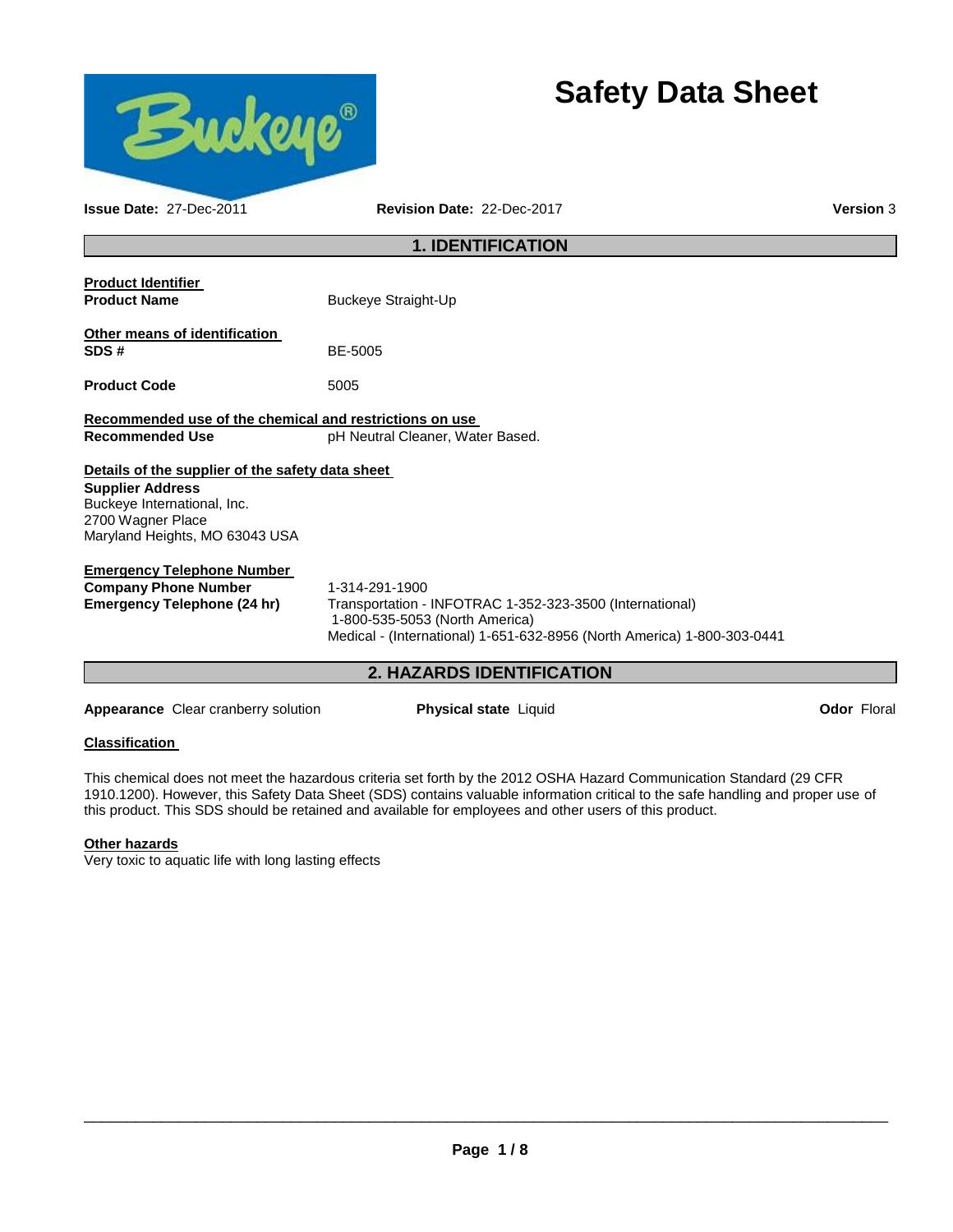### \_\_\_\_\_\_\_\_\_\_\_\_\_\_\_\_\_\_\_\_\_\_\_\_\_\_\_\_\_\_\_\_\_\_\_\_\_\_\_\_\_\_\_\_\_\_\_\_\_\_\_\_\_\_\_\_\_\_\_\_\_\_\_\_\_\_\_\_\_\_\_\_\_\_\_\_\_\_\_\_\_\_\_\_\_\_\_\_\_\_\_\_\_ **3. COMPOSITION/INFORMATION ON INGREDIENTS**

| <b>Chemical Name</b>    | CAS No.     | Weight-% |
|-------------------------|-------------|----------|
| Water                   | 7732-18-5   | >82      |
| Nonylphenol Ethoxylate  | 127087-87-0 |          |
| Ethoxylated Nonylphenol | 9016-45-9   | <ວ       |
| <b>Borax</b>            | 1303-96-4   |          |
| Citric Acid             | 77-92-9     |          |
| Sodium Nitrite          | 7632-00-0   |          |

\*\*If Chemical Name/CAS No is "proprietary" and/or Weight-% is listed as a range, the specific chemical identity and/or percentage of composition has been withheld as a trade secret.\*\*

# **4. FIRST AID MEASURES**

### **First Aid Measures**

| <b>Eve Contact</b>                                                         | Rinse immediately with plenty of water, also under the eyelids, for at least 15 minutes. If<br>irritation develops or persists seek medical attention. |  |
|----------------------------------------------------------------------------|--------------------------------------------------------------------------------------------------------------------------------------------------------|--|
| <b>Skin Contact</b>                                                        | Wash off immediately with plenty of water for at least 15 minutes. Get medical attention if<br>irritation develops or persists.                        |  |
| <b>Inhalation</b>                                                          | Remove to fresh air.                                                                                                                                   |  |
| Ingestion                                                                  | Drink 2-3 large glasses of water. Do NOT induce vomiting. Call a physician. Never give<br>anything by mouth to an unconscious person.                  |  |
| Most important symptoms and effects                                        |                                                                                                                                                        |  |
| <b>Symptoms</b>                                                            | Eye contact may cause redness or burning sensation. Can cause defatting of skin tissue.                                                                |  |
| Indication of any immediate medical attention and special treatment needed |                                                                                                                                                        |  |
| <b>Notes to Physician</b>                                                  | Treat symptomatically.                                                                                                                                 |  |

# **5. FIRE-FIGHTING MEASURES**

### **Suitable Extinguishing Media**

Use extinguishing measures that are appropriate to local circumstances and the surrounding environment.

**Unsuitable Extinguishing Media** Not determined.

### **Specific Hazards Arising from the Chemical**

Combustion products may be toxic.

### **Hazardous Combustion Products** Carbon oxides.

### **Protective equipment and precautions for firefighters**

As in any fire, wear self-contained breathing apparatus pressure-demand, MSHA/NIOSH (approved or equivalent) and full protective gear.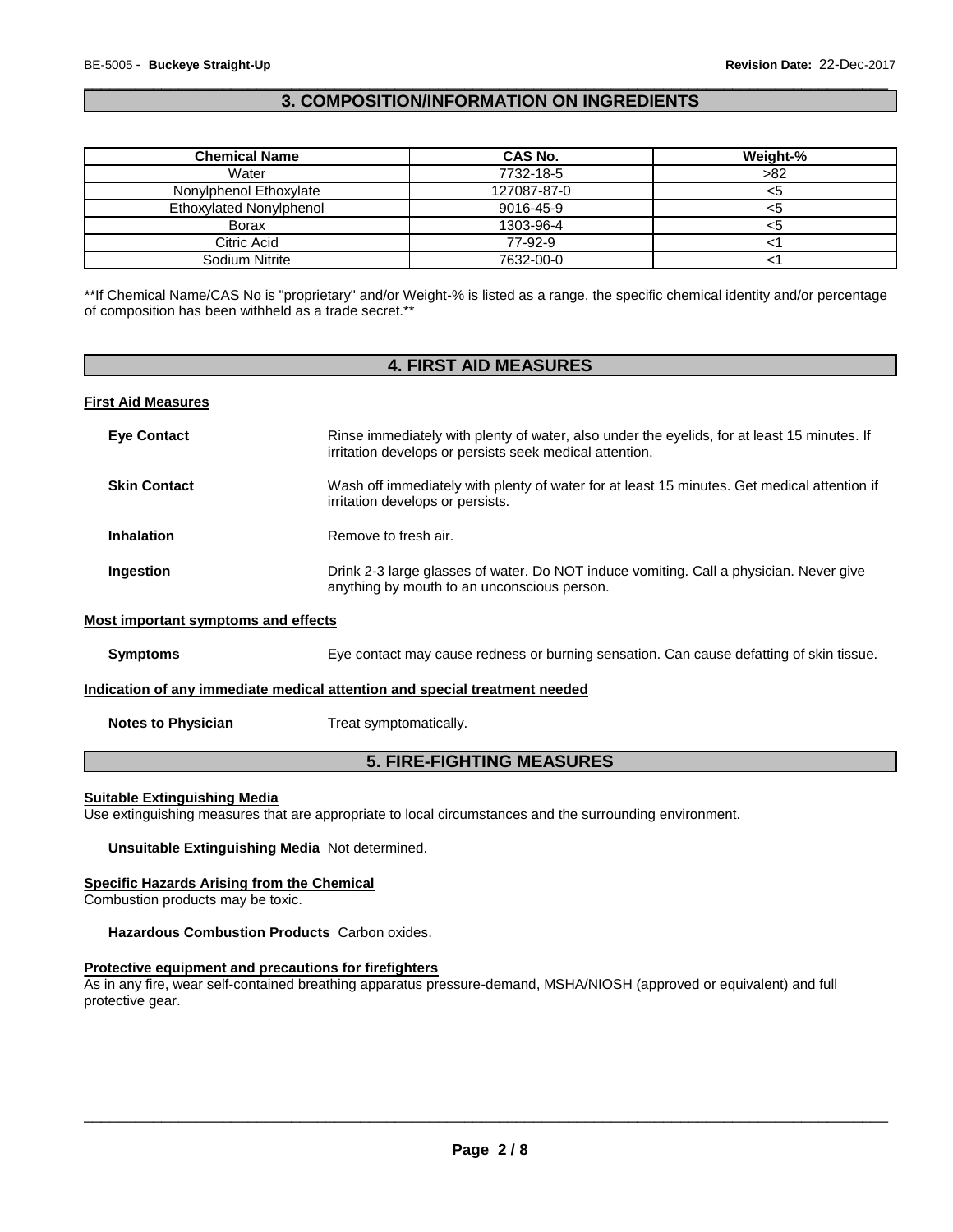|                                                              | <b>6. ACCIDENTAL RELEASE MEASURES</b>                                                                                                                                   |
|--------------------------------------------------------------|-------------------------------------------------------------------------------------------------------------------------------------------------------------------------|
|                                                              | <b>Personal precautions, protective equipment and emergency procedures</b>                                                                                              |
| <b>Personal Precautions</b>                                  | Use personal protective equipment as required.                                                                                                                          |
| <b>Environmental precautions</b>                             |                                                                                                                                                                         |
| <b>Environmental precautions</b>                             | Prevent from entering into soil, ditches, sewers, waterways and/or groundwater. See<br>Section 12, Ecological Information. See Section 13: DISPOSAL CONSIDERATIONS.     |
| Methods and material for containment and cleaning up         |                                                                                                                                                                         |
| <b>Methods for Containment</b>                               | Prevent further leakage or spillage if safe to do so.                                                                                                                   |
| <b>Methods for Clean-Up</b>                                  | Pick up with mop, wet/dry vac, or absorbent material. Rinse area with clear water and allow<br>floor to dry before allowing traffic.                                    |
|                                                              | 7. HANDLING AND STORAGE                                                                                                                                                 |
| <b>Precautions for safe handling</b>                         |                                                                                                                                                                         |
| <b>Advice on Safe Handling</b>                               | Handle in accordance with good industrial hygiene and safety practice. Avoid contact with<br>skin, eyes or clothing. Use personal protection recommended in Section 8.  |
| Conditions for safe storage, including any incompatibilities |                                                                                                                                                                         |
| <b>Storage Conditions</b>                                    | Keep container tightly closed and store in a cool, dry and well-ventilated place. Keep<br>container closed when not in use. Store at room temperature. Store locked up. |
| <b>Incompatible Materials</b>                                | Chlorine bleach.                                                                                                                                                        |
|                                                              | <b>8. EXPOSURE CONTROLS/PERSONAL PROTECTION</b>                                                                                                                         |

### **Exposure Guidelines**

| <b>Chemical Name</b>   | <b>ACGIH TLV</b>                                                                                                    | <b>OSHA PEL</b>                    | <b>NIOSH IDLH</b>       |
|------------------------|---------------------------------------------------------------------------------------------------------------------|------------------------------------|-------------------------|
| Borax<br>1303-96-4     | STEL: $6 \text{ mg/m}^3$ inhalable<br>particulate matter<br>TWA: $2 \text{ mg/m}^3$ inhalable<br>particulate matter | (vacated) TWA: $10 \text{ mg/m}^3$ | TWA: $5 \text{ mg/m}^3$ |
| Citric Acid<br>77-92-9 |                                                                                                                     | 15 mg / m $3$ (Total)              | -                       |

### **Appropriate engineering controls**

**Engineering Controls** Ensure adequate ventilation, especially in confined areas. Eyewash stations. Showers.

### **Individual protection measures, such as personal protective equipment**

| <b>Eye/Face Protection</b>                                                                            | Risk of contact: Wear approved safety goggles.                    |  |
|-------------------------------------------------------------------------------------------------------|-------------------------------------------------------------------|--|
| <b>Skin and Body Protection</b>                                                                       | Rubber gloves. Suitable protective clothing.                      |  |
| <b>Respiratory Protection</b>                                                                         | Refer to 29 CFR 1910.134 for respiratory protection requirements. |  |
| General Hygiene Considerations Handle in accordance with good industrial hygiene and safety practice. |                                                                   |  |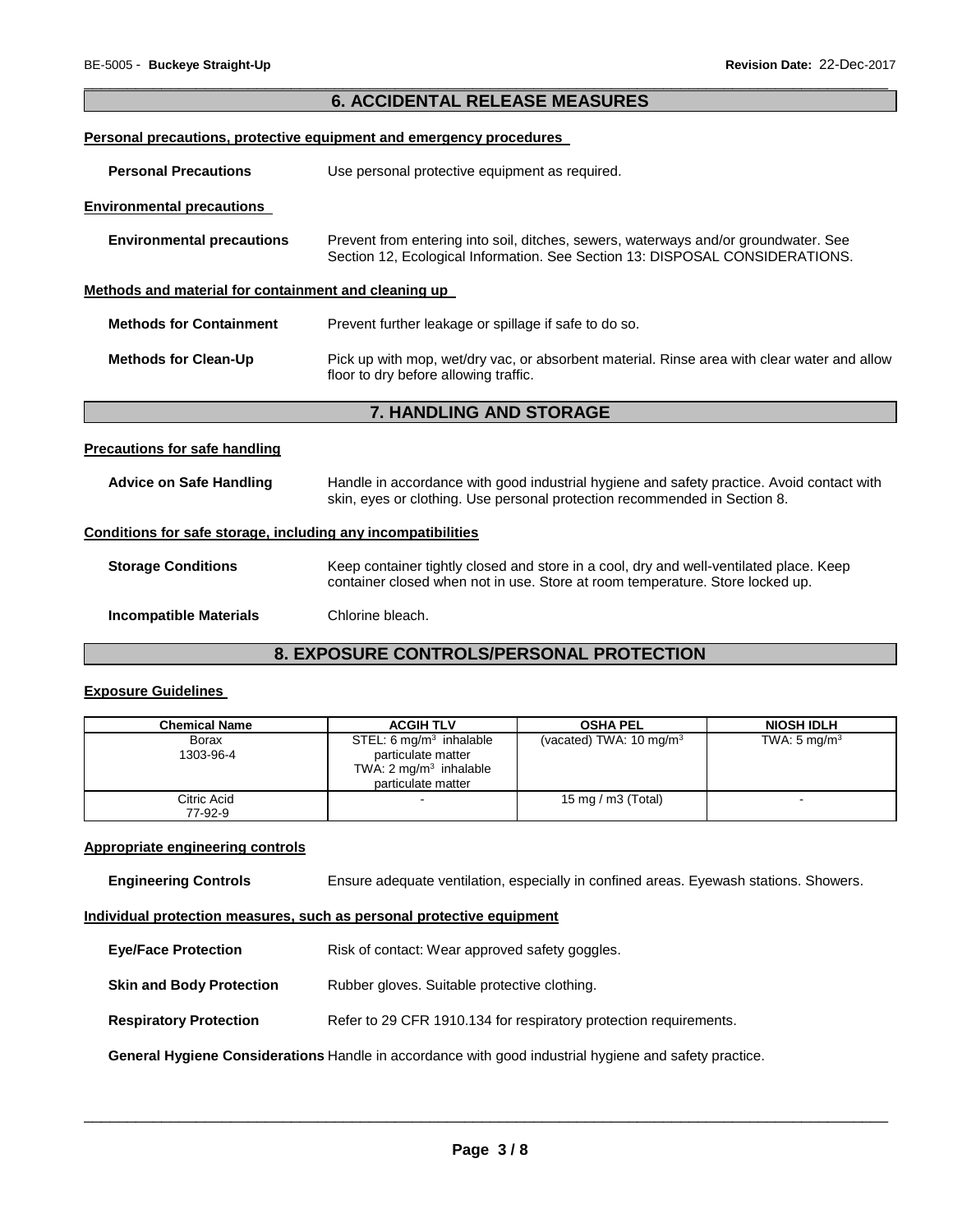### \_\_\_\_\_\_\_\_\_\_\_\_\_\_\_\_\_\_\_\_\_\_\_\_\_\_\_\_\_\_\_\_\_\_\_\_\_\_\_\_\_\_\_\_\_\_\_\_\_\_\_\_\_\_\_\_\_\_\_\_\_\_\_\_\_\_\_\_\_\_\_\_\_\_\_\_\_\_\_\_\_\_\_\_\_\_\_\_\_\_\_\_\_ **9. PHYSICAL AND CHEMICAL PROPERTIES**

### **Information on basic physical and chemical properties**

| <b>Physical state</b><br>Appearance<br>Color                              | Liquid<br>Clear cranberry solution<br><b>Clear Cranberry</b>    | Odor<br><b>Odor Threshold</b> | Floral<br>Not determined |
|---------------------------------------------------------------------------|-----------------------------------------------------------------|-------------------------------|--------------------------|
| <b>Property</b><br>рH                                                     | <b>Values</b><br>$6.8 - 7.2$ (conc.)<br>7.2-7.6 (1:64 dilution) | Remarks • Method              |                          |
| <b>Melting Point/Freezing Point</b><br><b>Boiling Point/Boiling Range</b> | Not determined<br>100 °C / 212 °F                               |                               |                          |
| <b>Flash Point</b>                                                        | None                                                            | Tag Closed Cup                |                          |
| <b>Evaporation Rate</b>                                                   | 1.0                                                             | (Water = $1$ )                |                          |
| <b>Flammability (Solid, Gas)</b><br><b>Flammability Limits in Air</b>     | Liquid-Not Applicable                                           |                               |                          |
| <b>Upper Flammability Limits</b>                                          | Not Applicable                                                  |                               |                          |
| <b>Lower Flammability Limit</b>                                           | Not Applicable                                                  |                               |                          |
| <b>Vapor Pressure</b>                                                     | Not determined                                                  |                               |                          |
| <b>Vapor Density</b>                                                      | Not determined                                                  |                               |                          |
| <b>Relative Density</b>                                                   | 1.03                                                            |                               |                          |
| <b>Water Solubility</b>                                                   | Infinite                                                        |                               |                          |
| Solubility in other solvents                                              | Not determined                                                  |                               |                          |
| <b>Partition Coefficient</b>                                              | Not determined<br>Not determined                                |                               |                          |
| <b>Auto-ignition Temperature</b><br><b>Decomposition Temperature</b>      | Not determined                                                  |                               |                          |
| <b>Kinematic Viscosity</b>                                                | Not determined                                                  |                               |                          |
| <b>Dynamic Viscosity</b>                                                  | Not determined                                                  |                               |                          |
| <b>Explosive Properties</b>                                               | Not determined                                                  |                               |                          |
| <b>Oxidizing Properties</b>                                               | Not determined                                                  |                               |                          |

# **10. STABILITY AND REACTIVITY**

### **Reactivity**

Not reactive under normal conditions.

### **Chemical Stability**

Stable under recommended storage conditions.

### **Possibility of Hazardous Reactions**

None under normal processing.

**Hazardous Polymerization** Hazardous polymerization does not occur.

### **Conditions to Avoid**

Keep separated from incompatible substances. Keep out of reach of children.

### **Incompatible Materials**

Chlorine bleach.

### **Hazardous Decomposition Products**

Carbon oxides.

# **11. TOXICOLOGICAL INFORMATION**

### **Information on likely routes of exposure**

**Product Information** The information below is for repeated and prolonged contact in an occupational setting. It does not apply to normal product use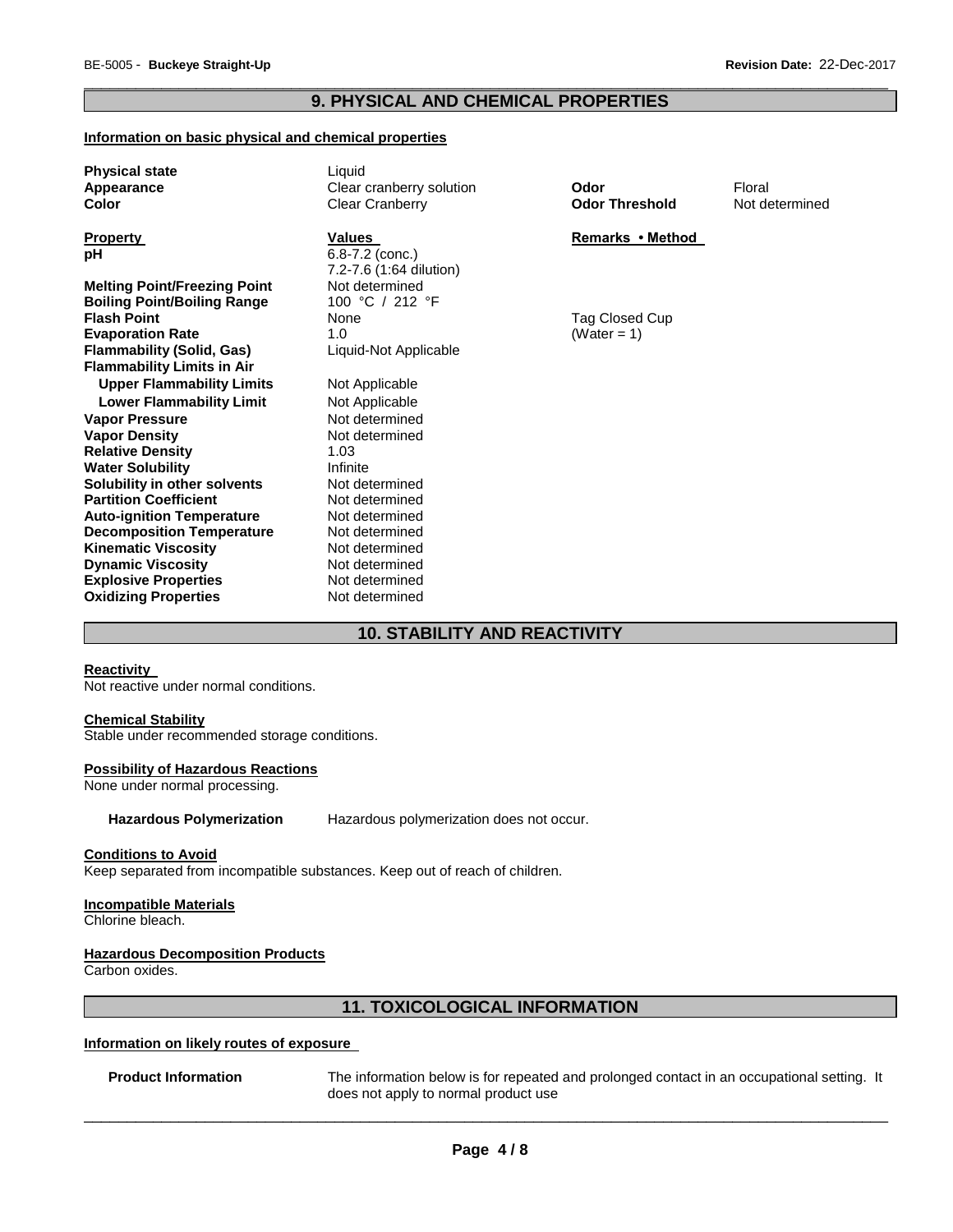| <b>Eye Contact</b>  | Avoid contact with eyes.         |
|---------------------|----------------------------------|
| <b>Skin Contact</b> | Avoid contact with skin.         |
| <b>Inhalation</b>   | Avoid breathing vapors or mists. |
| Ingestion           | Do not ingest.                   |

### **Component Information**

| <b>Chemical Name</b>    | Oral LD50                                                              | <b>Dermal LD50</b>       | <b>Inhalation LC50</b> |
|-------------------------|------------------------------------------------------------------------|--------------------------|------------------------|
| Borax                   | $= 3493$ mg/kg (Rat) = 2660 mg/kg                                      | $> 10000$ mg/kg (Rabbit) |                        |
| 1303-96-4               | Rat <sup>'</sup>                                                       |                          |                        |
| Ethoxylated Nonylphenol | = 1310 mg/kg ( Rat ) = 2590 mg/kg  = 1780 µL/kg ( Rabbit ) = 2 mL/kg ( |                          |                        |
| 9016-45-9               | Rat <sup>'</sup>                                                       | Rabbit)                  |                        |
| Citric Acid             | $=$ 3 g/kg (Rat) = 3000 mg/kg (Rat)                                    |                          |                        |
| 77-92-9                 |                                                                        |                          |                        |
| Sodium Nitrite          | $= 85$ mg/kg (Rat)                                                     | $\overline{\phantom{0}}$ | $= 5.5$ mg/L (Rat) 4 h |
| 7632-00-0               |                                                                        |                          |                        |

\_\_\_\_\_\_\_\_\_\_\_\_\_\_\_\_\_\_\_\_\_\_\_\_\_\_\_\_\_\_\_\_\_\_\_\_\_\_\_\_\_\_\_\_\_\_\_\_\_\_\_\_\_\_\_\_\_\_\_\_\_\_\_\_\_\_\_\_\_\_\_\_\_\_\_\_\_\_\_\_\_\_\_\_\_\_\_\_\_\_\_\_\_

### **Information on physical, chemical and toxicological effects**

**Symptoms** Please see section 4 of this SDS for symptoms.

### **Delayed and immediate effects as well as chronic effects from short and long-term exposure**

**Carcinogenicity** Nitrate or nitrite ingested under conditions that result in endogenous nitrosation are considered IARC group 2A carcinogens.

| <b>Chemical Name</b> | <b>ACGIH</b> | <b>IARC</b> | <b>NTP</b> | <b>OSHA</b> |
|----------------------|--------------|-------------|------------|-------------|
| Borax                |              | Group 2A    |            | ,,          |
| 1303-96-4            |              |             |            |             |
| Sodium Nitrite       |              | Group 2A    |            |             |
| 7632-00-0            |              |             |            |             |

**Legend** 

*IARC (International Agency for Research on Cancer)*

*Group 2A - Probably Carcinogenic to Humans* 

*OSHA (Occupational Safety and Health Administration of the US Department of Labor)*

*X - Present* 

**Reproductive toxicity** Sodium Borate: Sodium borate and boric acid interfere with sperm production, damage the testes and interfere with male fertility when given to animals by mouth at high doses. Boric acid produces developmental effects,including reduced body weight, malformations and death, in the offspring of pregnant animals given boric acid by mouth.

The above mentioned animal studies were conducted under exposure conditions leading to doses many times in excess of those that could occur through product use or inhalation of dust in occupational settings. Moreover, a human study of occupational exposure to sodium borate and boric acid dusts showed no adverse effect on fertility.

### **Numerical measures of toxicity**

Not determined.

# **12. ECOLOGICAL INFORMATION**

### **Ecotoxicity**

Very toxic to aquatic life with long lasting effects.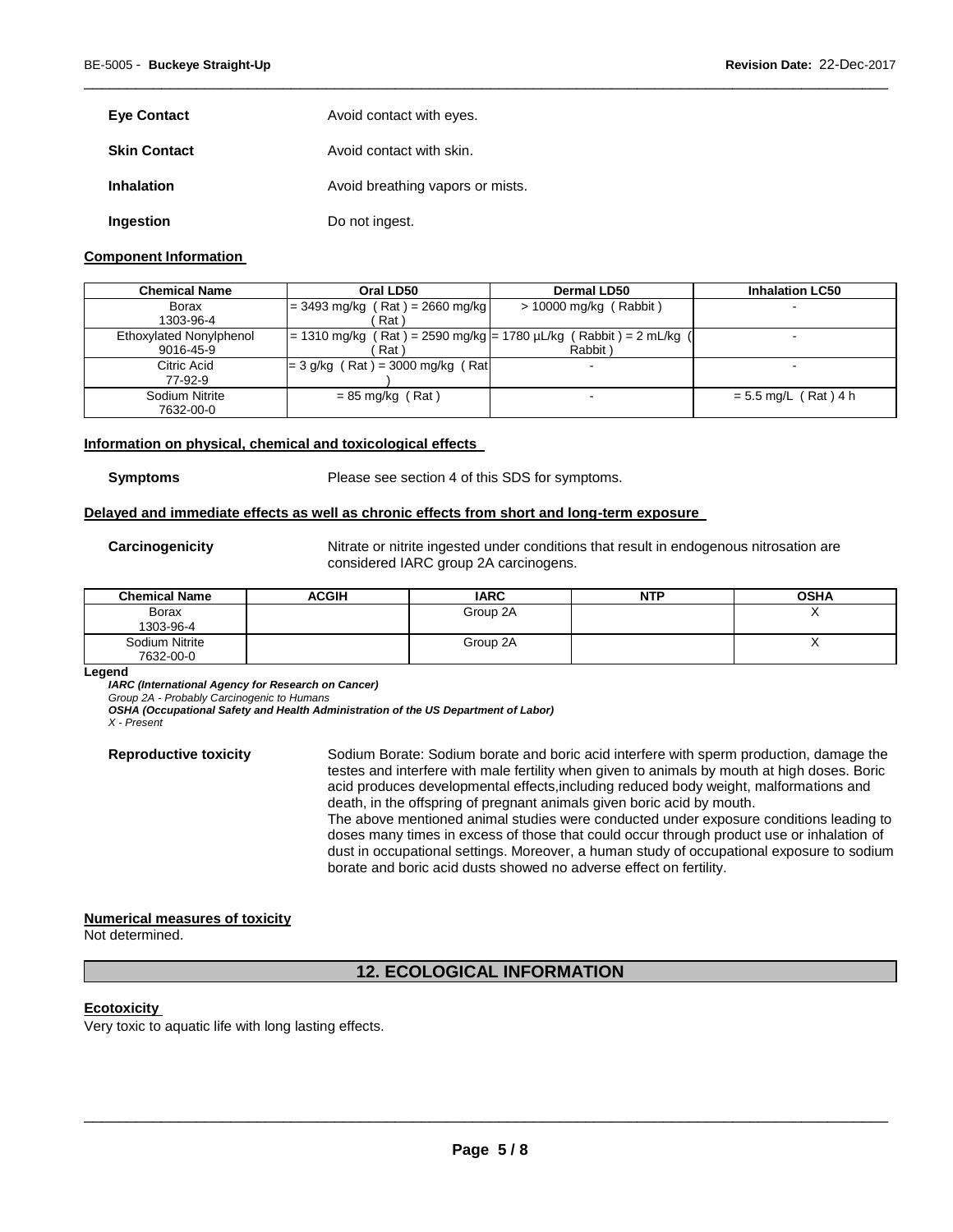### **Component Information**

| <b>Chemical Name</b> | Algae/aquatic plants | <b>Fish</b>                      | <b>Crustacea</b>             |
|----------------------|----------------------|----------------------------------|------------------------------|
| Citric Acid          |                      | 1516: 96 h Lepomis macrochirus   | 120: 72 h Daphnia magna mg/L |
| 77-92-9              |                      | mg/L LC50 static                 | EC50                         |
| Sodium Nitrite       |                      | 0.4 - 0.6: 96 h Oncorhynchus     |                              |
| 7632-00-0            |                      | mykiss mg/L LC50 semi-static 20: |                              |
|                      |                      | 96 h Pimephales promelas mg/L    |                              |
|                      |                      | LC50 static 0.19: 96 h           |                              |
|                      |                      | Oncorhynchus mykiss mg/L LC50    |                              |
|                      |                      | flow-through 0.65 - 1: 96 h      |                              |
|                      |                      | Oncorhynchus mykiss mg/L LC50    |                              |
|                      |                      | static 2.3: 96 h Pimephales      |                              |
|                      |                      | promelas mg/L LC50 flow-through  |                              |
|                      |                      | 0.092 - 0.13: 96 h Oncorhynchus  |                              |
|                      |                      | mykiss mg/L LC50 flow-through    |                              |

\_\_\_\_\_\_\_\_\_\_\_\_\_\_\_\_\_\_\_\_\_\_\_\_\_\_\_\_\_\_\_\_\_\_\_\_\_\_\_\_\_\_\_\_\_\_\_\_\_\_\_\_\_\_\_\_\_\_\_\_\_\_\_\_\_\_\_\_\_\_\_\_\_\_\_\_\_\_\_\_\_\_\_\_\_\_\_\_\_\_\_\_\_

### **Persistence/Degradability**

Not determined.

### **Bioaccumulation**

Not determined.

### **Mobility**

| <b>Chemical Name</b>        | <b>Partition Coefficient</b> |
|-----------------------------|------------------------------|
| Citric Acid<br>77-92-9      | $-1.72$                      |
| Sodium Nitrite<br>7632-00-0 | $-3.7$                       |

### **Other Adverse Effects**

Not determined

# **13. DISPOSAL CONSIDERATIONS**

### **Waste Treatment Methods**

| <b>Disposal of Wastes</b>     | Disposal should be in accordance with applicable regional, national and local laws and<br>regulations. |
|-------------------------------|--------------------------------------------------------------------------------------------------------|
| <b>Contaminated Packaging</b> | Disposal should be in accordance with applicable regional, national and local laws and<br>regulations. |

# **California Hazardous Waste Status**

| <b>Chemical Name</b> | California Hazardous Waste Status |
|----------------------|-----------------------------------|
| <b>Borax</b>         | Toxic                             |
| 1303-96-4            |                                   |
| Sodium Nitrite       | Toxic                             |
| 7632-00-0            | Ignitable                         |
|                      | Reactive                          |

### **14. TRANSPORT INFORMATION**

| <u>Note</u> | Please see current shipping paper for most up to date shipping information, including<br>exemptions and special circumstances. |
|-------------|--------------------------------------------------------------------------------------------------------------------------------|
| <b>DOT</b>  | Not regulated                                                                                                                  |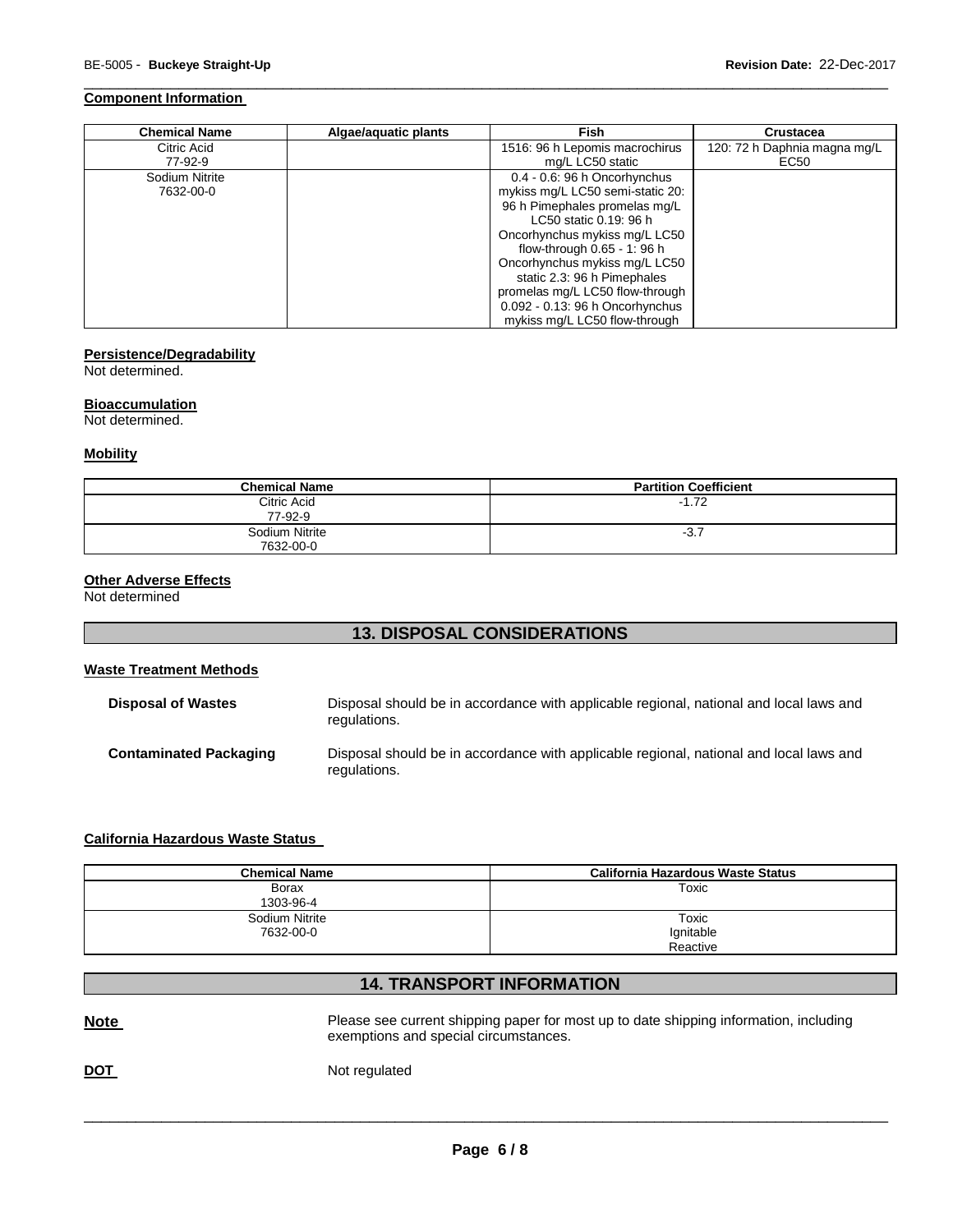\_\_\_\_\_\_\_\_\_\_\_\_\_\_\_\_\_\_\_\_\_\_\_\_\_\_\_\_\_\_\_\_\_\_\_\_\_\_\_\_\_\_\_\_\_\_\_\_\_\_\_\_\_\_\_\_\_\_\_\_\_\_\_\_\_\_\_\_\_\_\_\_\_\_\_\_\_\_\_\_\_\_\_\_\_\_\_\_\_\_\_\_\_ **IATA** Not regulated

**IMDG** Not regulated

# **15. REGULATORY INFORMATION**

### **International Inventories**

| <b>Chemical Name</b>    | <b>TSCA</b> | <b>DSL/NDSL EINECS/E</b> | <b>LINCS</b> | <b>ENCS</b> | <b>IECSC</b> | <b>KECL</b> | <b>PICCS</b> | <b>AICS</b> |  |
|-------------------------|-------------|--------------------------|--------------|-------------|--------------|-------------|--------------|-------------|--|
| Ethoxylated Nonylphenol |             |                          |              | Present     | х            | Present     |              |             |  |
| Nonylphenol Ethoxylate  |             |                          |              | Present     | x            | Present     |              |             |  |
| <b>Borax</b>            |             |                          |              | Present     | х            | Present     |              |             |  |
| Citric Acid             |             |                          |              | Present     | x            | Present     |              |             |  |
| Sodium Nitrite          |             |                          |              | Present     | x            | Present     |              |             |  |

### **Legend:**

*TSCA - United States Toxic Substances Control Act Section 8(b) Inventory* 

*DSL/NDSL - Canadian Domestic Substances List/Non-Domestic Substances List* 

*EINECS/ELINCS - European Inventory of Existing Chemical Substances/European List of Notified Chemical Substances* 

*ENCS - Japan Existing and New Chemical Substances* 

*IECSC - China Inventory of Existing Chemical Substances* 

*KECL - Korean Existing and Evaluated Chemical Substances* 

*PICCS - Philippines Inventory of Chemicals and Chemical Substances* 

*AICS - Australian Inventory of Chemical Substances* 

### **US Federal Regulations**

### **CERCLA**

| <b>Chemical Name</b> | <b>Hazardous Substances RQs</b> | <b>CERCLA/SARA RQ</b> | <b>Reportable Quantity (RQ)</b> |
|----------------------|---------------------------------|-----------------------|---------------------------------|
| Sodium Nitrite       | 100 lb                          |                       | RQ 100 lb final RQ              |
| 7632-00-0            |                                 |                       | RQ 45.4 kg final RQ             |

### **SARA 313**

Section 313 of Title III of the Superfund Amendments and Reauthorization Act of 1986 (SARA). This product does not contain any chemicals which are subject to the reporting requirements of the Act and Title 40 of the Code of Federal Regulations, Part 372

### **CWA (Clean Water Act)**

| <b>Chemical Name</b> | <b>CWA - Reportable</b><br>Quantities | <b>CWA - Toxic Pollutants ICWA - Priority Pollutants</b> | <b>CWA - Hazardous</b><br><b>Substances</b> |
|----------------------|---------------------------------------|----------------------------------------------------------|---------------------------------------------|
| Sodium Nitrite       | 100 <sub>lb</sub>                     |                                                          |                                             |

### **US State Regulations**

### **California Proposition 65**

This product does not contain any Proposition 65 chemicals.

### **U.S. State Right-to-Know Regulations**

| <b>Chemical Name</b> | <b>New Jersey</b> | <b>Massachusetts</b> | Pennsylvania |
|----------------------|-------------------|----------------------|--------------|
| Borax                |                   |                      |              |
| 1303-96-4            |                   |                      |              |
| Sodium Nitrite       |                   | ,,                   |              |
| 7632-00-0            |                   |                      |              |